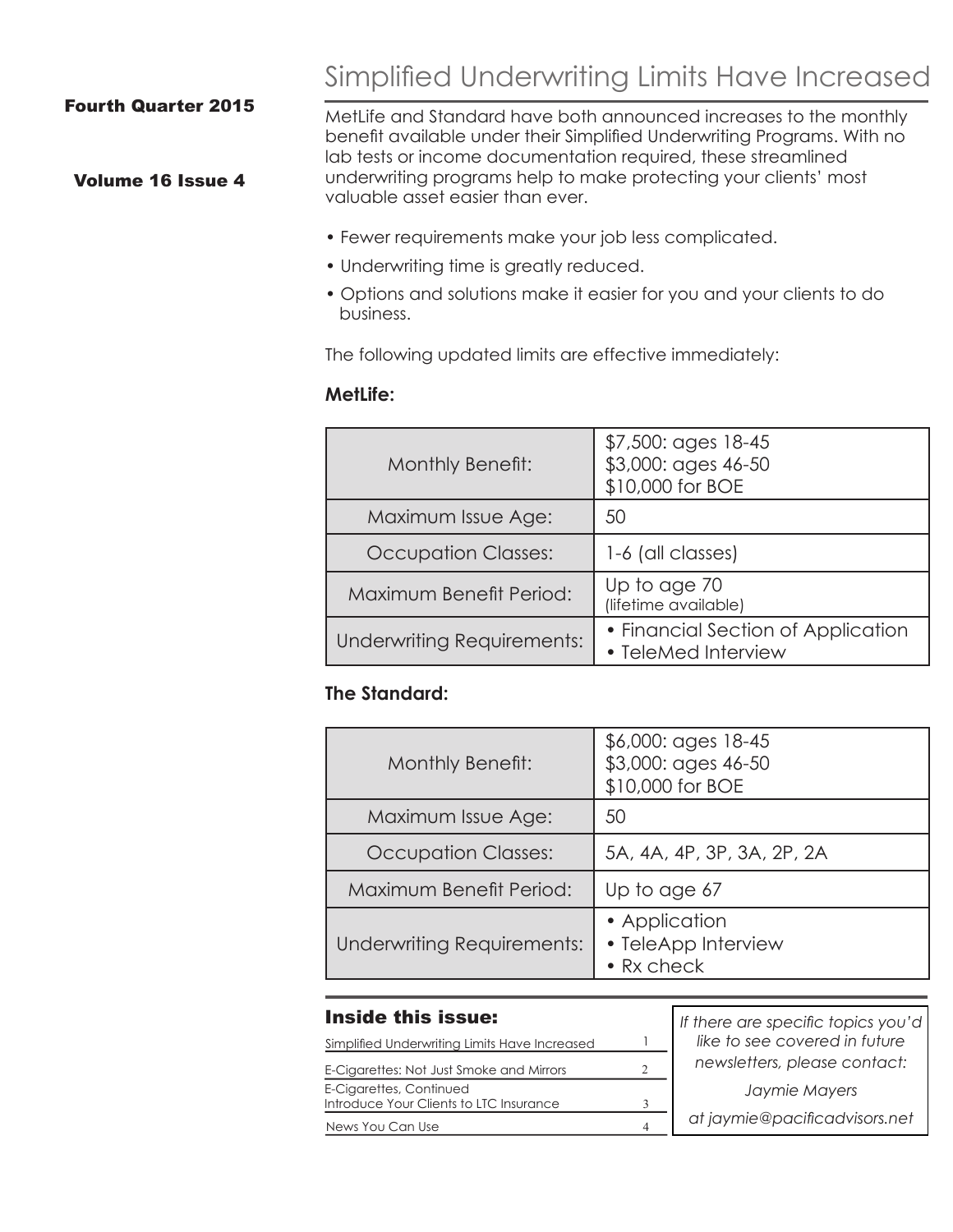#### *By Robert Miceli, MD MetLife Senior Medical Director*

**John**, 34, a florist, has applied for disability insurance. A smoker for many years, he started to also use e-cigarettes three years ago. John states that he quit smoking one year ago, but he still uses e-cigarettes. He has no other medical concerns.

**Hypothetical Underwriting Outcome:** John continues to use e-cigarettes, and therefore would be rated as a Smoker.

**Virginia**, 27, a healthy pathology technician, has applied for disability insurance. Four years ago she began using e-cigarettes, but after a year and a half of use, she decided to quit them.

**Hypothetical Underwriting Outcome:** Virginia stopped using e-cigarettes two and a half years ago. She may qualify for Nonsmoker rates.

Electronic cigarettes are a form of electronic nicotine delivery system that simulate the visual and behavioral aspects of smoking using "vape", instead of smoke. The older versions resemble cigarettes. Newer versions are larger, tank-style devices with refillable cartridges with alterable contents. They have stronger, rechargeable batteries that can create high temperatures, allowing inhalation of a high amount of high-potency vapor. They aerosolize water, propylene glycol, glycerol, flavorants and nicotine.

There are over 460 brands of e-cigarettes manufactured by over 200 companies, which advertise them as high-tech, glamorous, and a way to get around anti-smoking rules.

Ads imply that e-cigarettes are harmless, but:

- Heating the liquid may produce carcinogens or otherwise toxic substances. Food flavorants have been evaluated for safety for ingestion, not inhalation. Although e-cigarettes don't contain the numerous chemicals and carcinogens produced by tobacco, their long-term safety is unknown, and may not be known for years.
- It is possible that without adequate regulation e-cigarettes and the marketing and unrestrained use of them may have an overall negative impact on public health.
- Engineering differences may affect nicotine contents, which are not always labeled ― nicotine has been detected when labels indicated none was present.

E-cigarettes reduce the desire to smoke, but as tools for smoking cessation, their long-term effectiveness is unknown. Though testimonials suggest they are useful, medical studies have not proven e-cigarettes help smokers quit. They are also not approved by the U.S. Food and Drug Administration (FDA). But even if e-cigarettes led to fewer cigarettes being smoked by dual users, any reduction would not result in an equal reduction in cancer risk. This would likely depend on the duration of smoking.<sup>1</sup>

There is concern that e-cigarettes may encourage smoking:

- In current smokers, they may be used simply to reduce cravings when smoking is not possible and may delay quitting or deter use of proven smoking cessation methods.
- In former smokers, they may create an urge to smoke again.
- In those who have never smoked, they may serve as a gateway to smoking and encourage transition to cigarettes.

To date, the FDA has only proposed e-cigarette regulations. Several states and cities are considering, or have passed, laws which include age or advertising restrictions and bans on their use in indoor workplaces or public spaces, on flavorings, or regarding online sales. Many have advised avoidance due to health risks.

Urinary testing for nicotine does not distinguish its source, so testing positive will result in smoker rates. Though, even with negative testing, e-cigarette users are underwritten as smokers. This is largely out of concern that they may begin or revert to smoking. Cigarettes are the cause of over 480,000 deaths every year in the U.S. Less than 6% of those who try to quit without assistance have succeeded as of one year later<sup>2</sup>, and there is a substantial relapse rate after one year<sup>3</sup>. There is also concern about significant long-term risks that may be associated with inhalation of e-cigarette-associated toxins.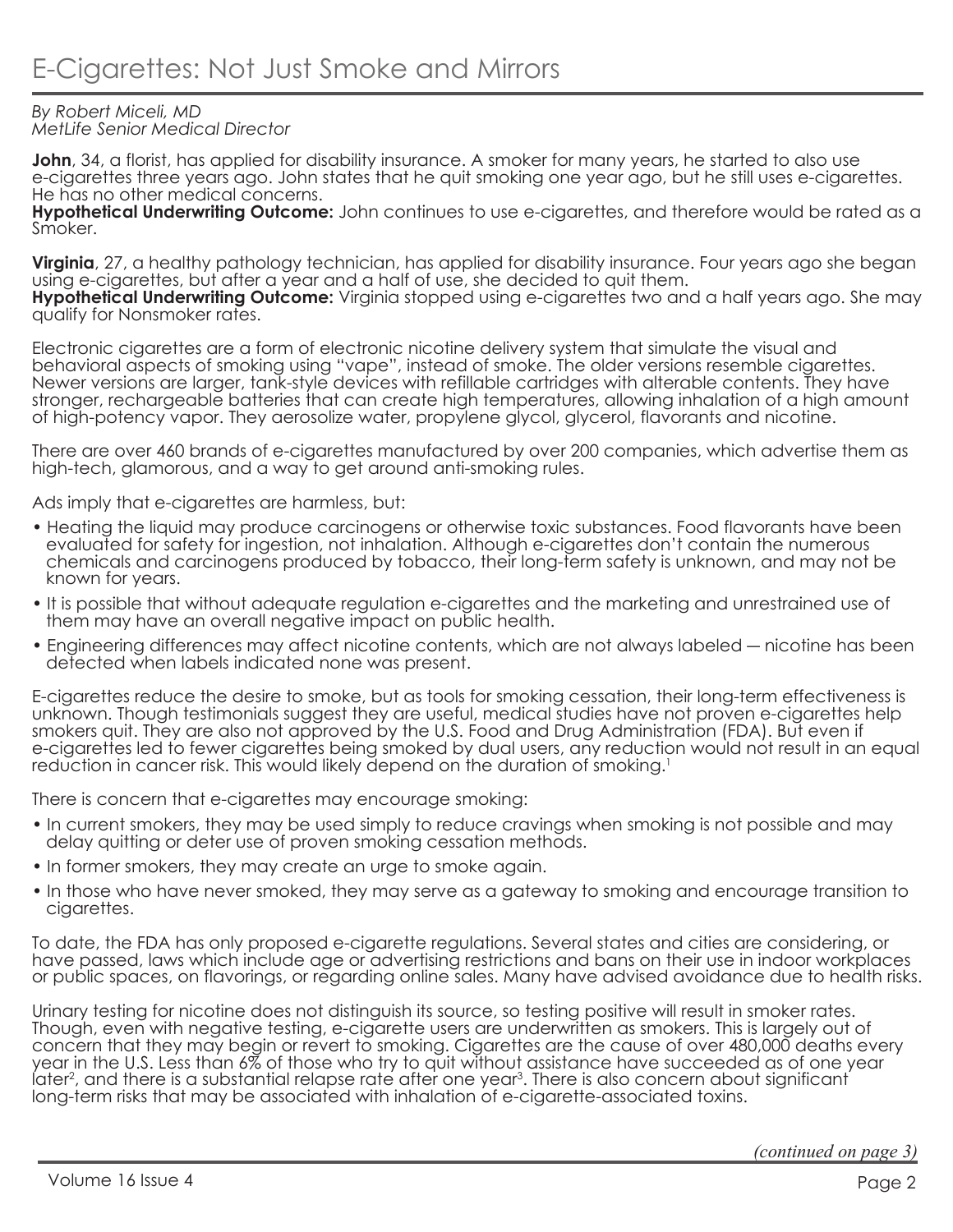# E-Cigarettes: Not Just Smoke and Mirrors *(Continued)*

<sup>1</sup> Grana et al, "E-cigarettes: A Scientific Review," Circulation, 2014; 129: 1972-86

- 2 Rigotti, "overview of Smoking Cessation Management in Adults," UpToDate, 2015 (http://www.uptodate.com/contents/ overview-of-smoking-cessation-management-in-adults?)
- 3 Stapleton et al, "How Much Does Relapse After One Year Erode Effectiveness of Smoking Cessation Treatments? Long Term Follow Up of Randomised Trial of Nicotine Nasal Spray," BMJ, 1998; 316:830-31

These cases are hypothetical. Actual underwriting decisions will be based on a review of the complete medical history and all other underwriting requirements.

## Introduce Your Clients to LTC Insurance: It's Just A Conversation

With Long-Term Care Awareness Month just over a month away, we thought you might appreciate a simple, conversational (rather than statistical) approach to use when introducing your client to long-term care protection.

Don't let the topic of long-term care intimidate you out of a potential sale. Long-term care is often perceived as a difficult subject to discuss, but the ultimate goal ― financial security ― is the same as with any other type of insurance or investment that you currently offer your clients.

The next time you sit down with your clients, avoid leading with product facts and statistics, and try asking the following questions to start the conversation.

After discussing these details, ask your client how they would handle that type of situation: "Do you have personal experience with a family member or friend that needed long-term care?" "How and where was care provided?" "How was your/their family impacted physically and emotionally?" "How was the cost of care handled?" "Have you thought about the impact to your assets and family if you were to someday need long-term care?" "What level of involvement would your family have in your care?" "Could you financially absorb the cost of care?" "Where would you want to receive care?"

The goal is to help your clients see LTC insurance as the solution for a situation that could significantly impact their loved ones and their financial future. They will begin to see the valuable benefits of LTC insurance, which creates a natural segue into a discussion on product features and details. Suddenly, the topic you were hesitant to discuss has transitioned into an LTC insurance sale.

Look for more LTC tools in the month of November, Long-Term Care Awareness Month.